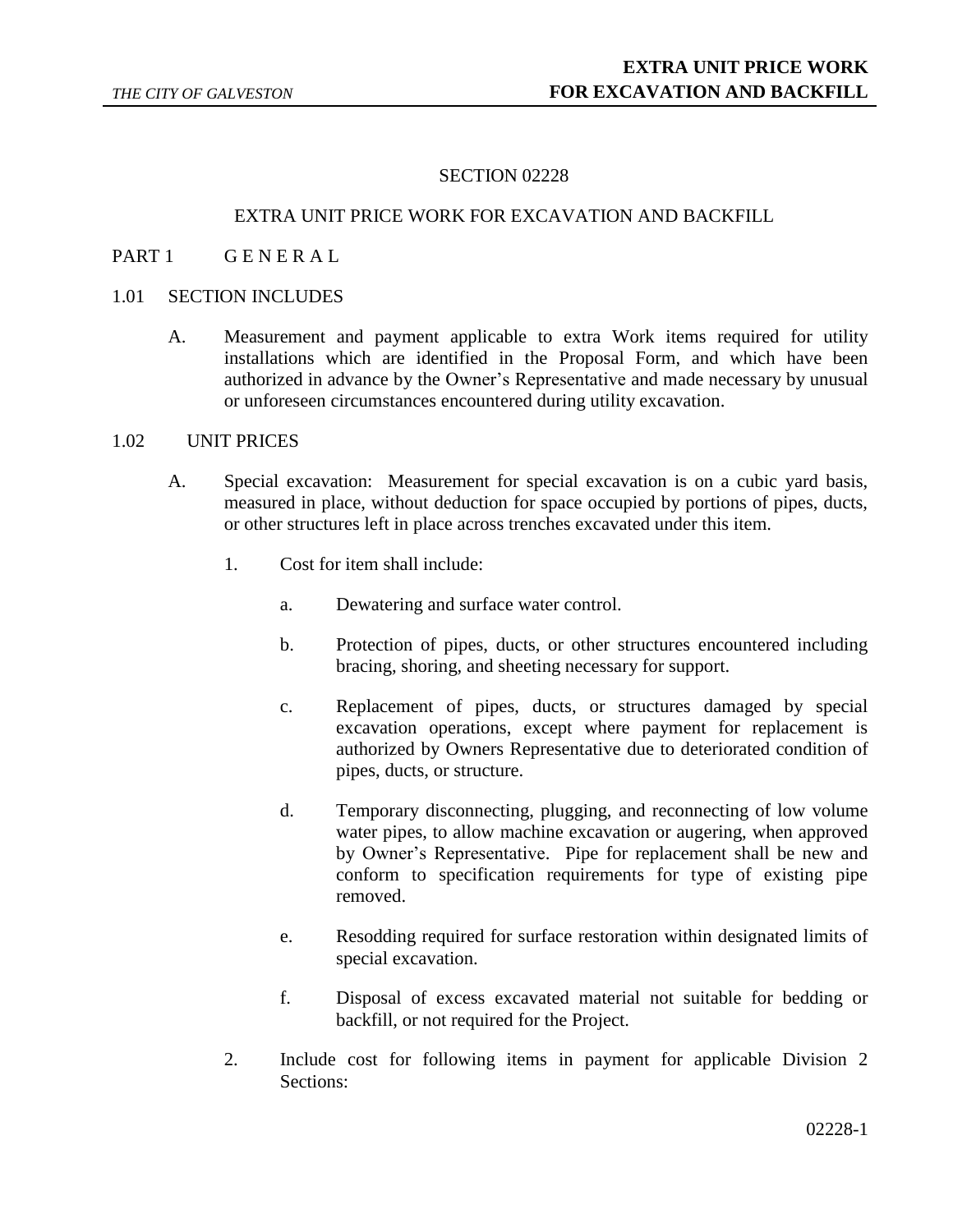- a. Trench safety system including sheeting and shoring.
- b. Utility piping installed in trenches excavated under this item.
- c. Removal and replacement of associated streets, driveways, and sidewalks.
- B. Extra hand or machine excavation: Measurement for extra hand excavation is on a cubic yard basis, measured in place.
	- 1. Cost for item shall include:
		- a. Dewatering and surface water control.
		- b. Disposal of excess excavated material not suitable for bedding or backfill, or not required for the Project.
	- 2. Include cost for placement of extra hand excavation in payment for Extra Work Bid Item for Extra Placement of Material.
	- 3. Include cost for following items in payment for applicable Division 2 Sections:
		- a. Trench safety system including sheeting and shoring.
		- b. Removal and replacement of associated streets, driveways, and sidewalks.
- C. Extra placement of material:
	- 1. Measurement for extra placement of material is on a cubic yard basis, measured in place. At the discretion of Owner's Representative, measurement of cubic yards may be calculated from the volume of Extra Hand Excavation or Extra Machine Excavation for which placement is made, minus the volume of any Extra Placement of Special Backfill authorized in conjunction with the Work.
	- 2. Cost for this item shall include resodding required for surface restoration within designated limits of Extra Hand Excavation or Extra Machine Excavation.
- D. Extra placement of special excavation:
	- 1. Measurement for extra placement of special material is on a cubic yard basis, measured in place.